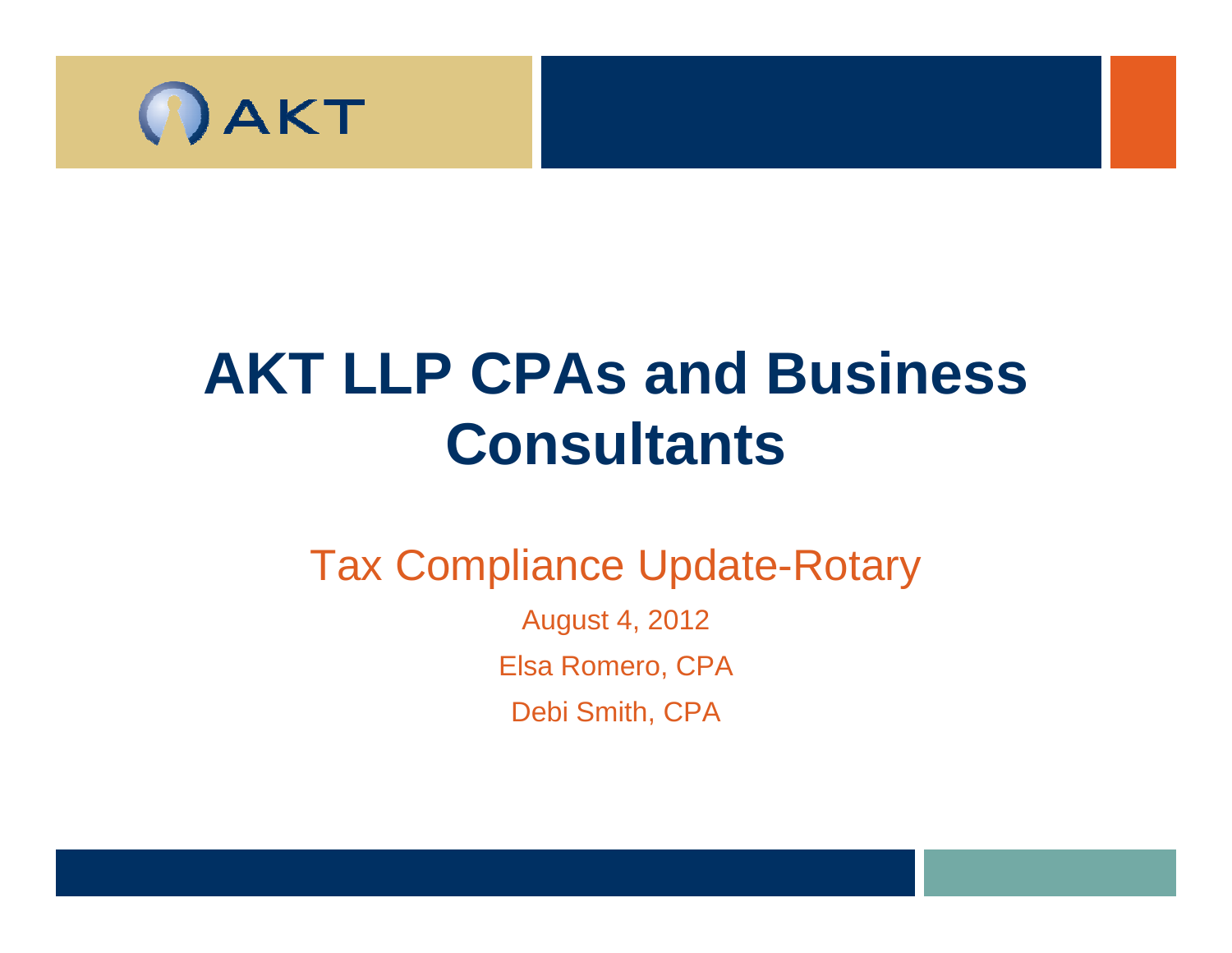

## **Overview of Discussion Topics**

- General filing requirements
- Raffles: re gistration and com pliance
- Sales tax update
- Form 990 overview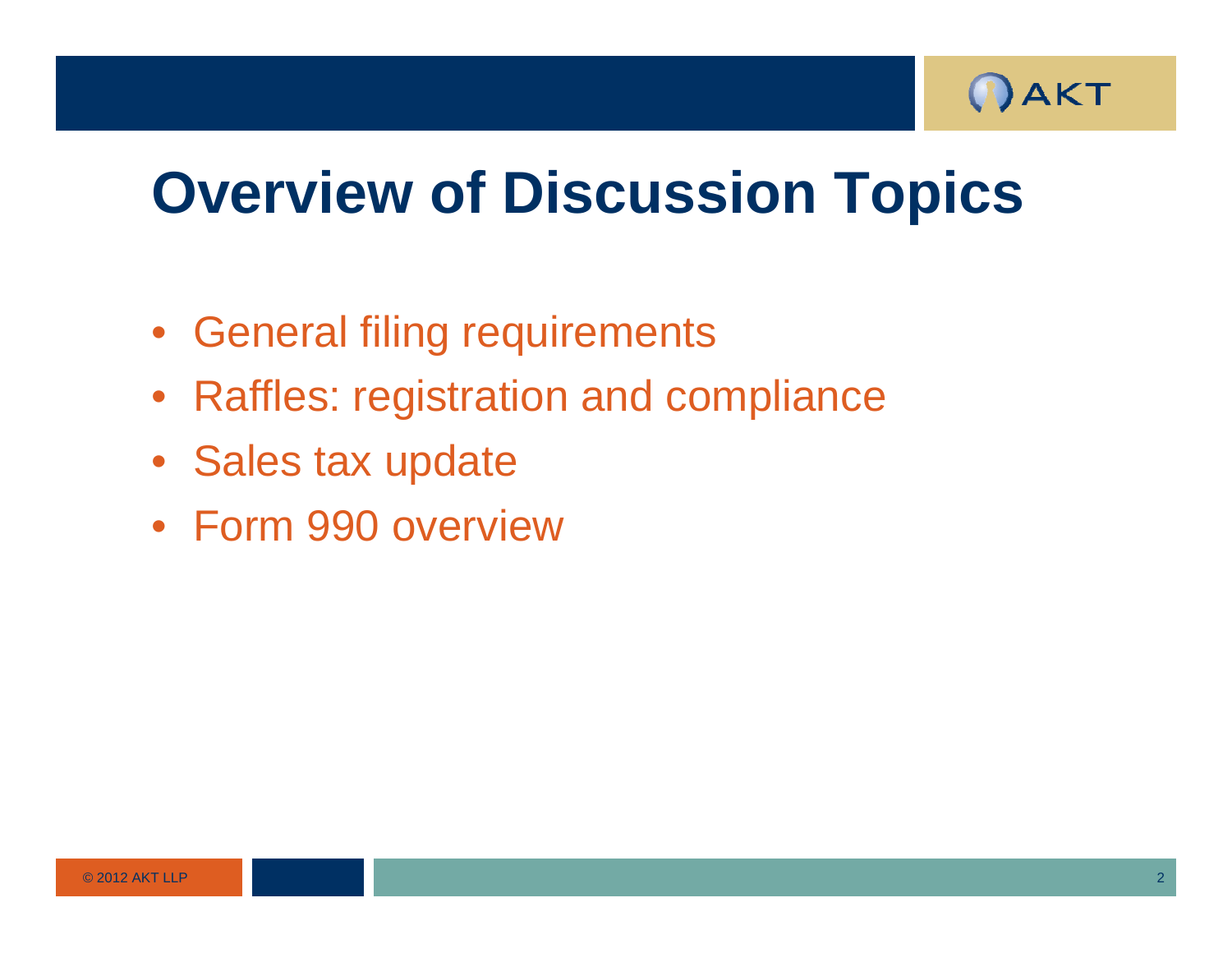

- IRS Form 990, 990-EZ, 990-N (2011 Tax Year)
	- Gross receipts(GR) and/or total assets(TA) of:
		- GR >\$200,000 **or** TA >\$500,000 = Form 990
		- GR >\$50,000 (but >\$200k) **and** TA >\$500,000 <sup>=</sup> Form 990EZ
		- GR <\$50,000 <sup>=</sup> 990-N Postcard
	- **Due Date and Extensions** 
		- Original due date-15<sup>th</sup> day of the fifth month after year end.
		- Automatic three-month extension by filing Form 8868 -Part I by the original due date.
		- Additional three-month (not automatic) extension-by filing Form 8868-Part II by end of first extension date.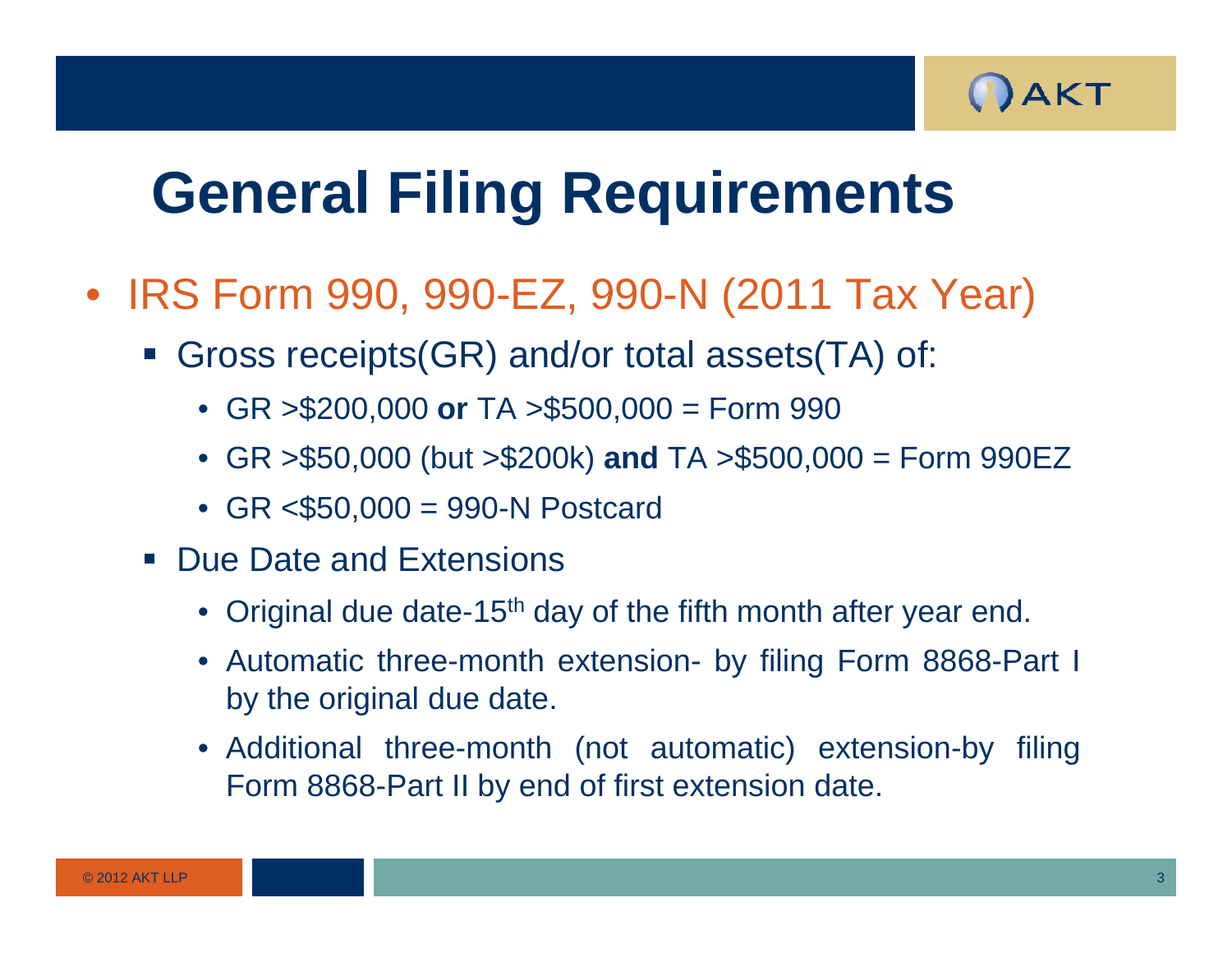

- State Filing Requirements-CA FTB
	- FTB Form 199 & 199-N
		- $GR > $25,000 = Form 199$
		- $GR < $25,000 = FTB 199N$
	- Due Date-15<sup>th</sup> day of the 5<sup>th</sup> month after year end with an additional seven month extension without filing request for extension. (note 1)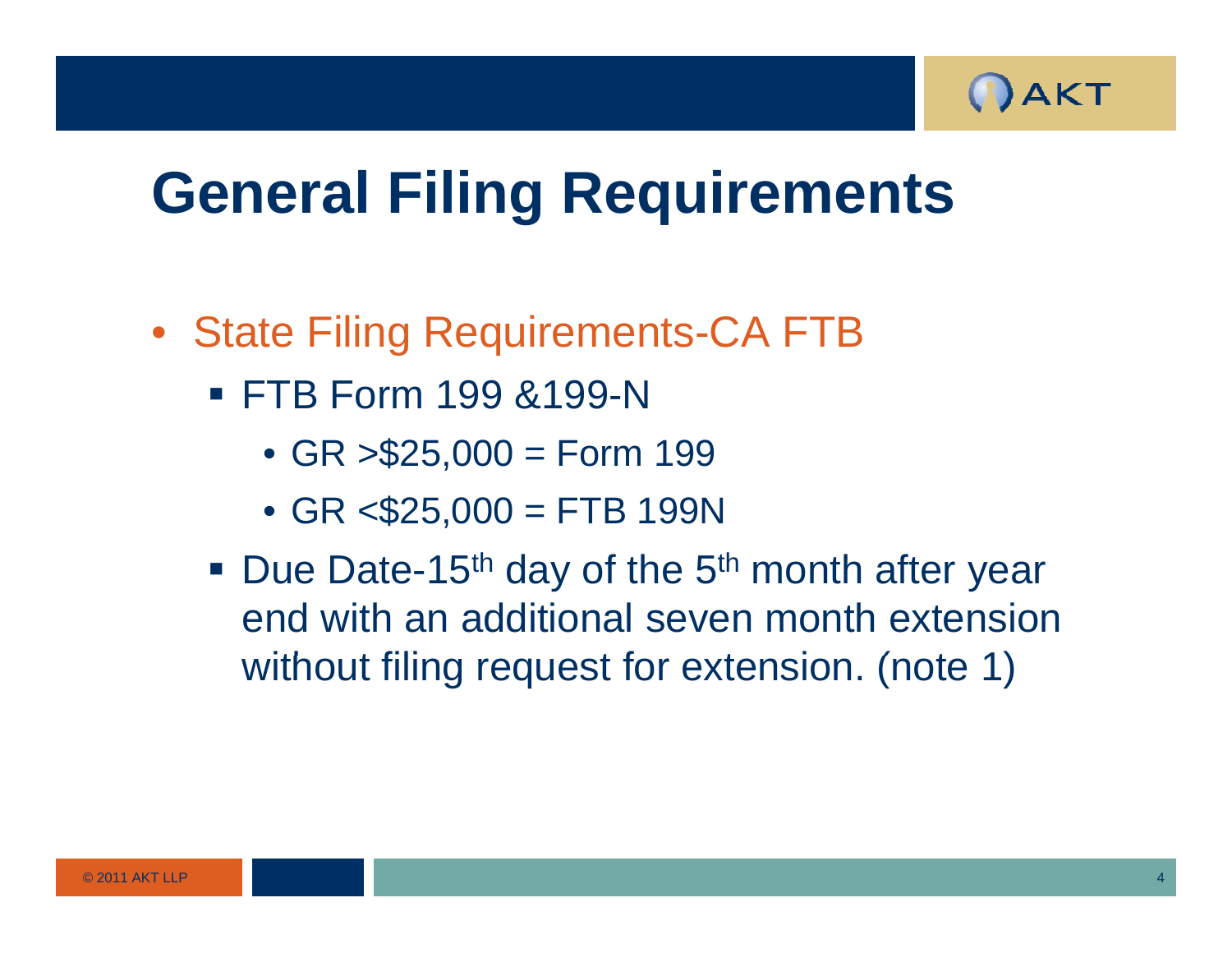

- State AG-Registry of Charitable Trust
	- Form RRF-1
		- ALL REGISTERED charities, regardless of receipts or assets must file form. (except certain exempted orgs.)
		- Annual Registration Renewal Fee based on gross annual revenue.
		- Due Date-15<sup>th</sup> day of the 5<sup>th</sup> month after year end. Extension due dates conform to IRS extensions filed.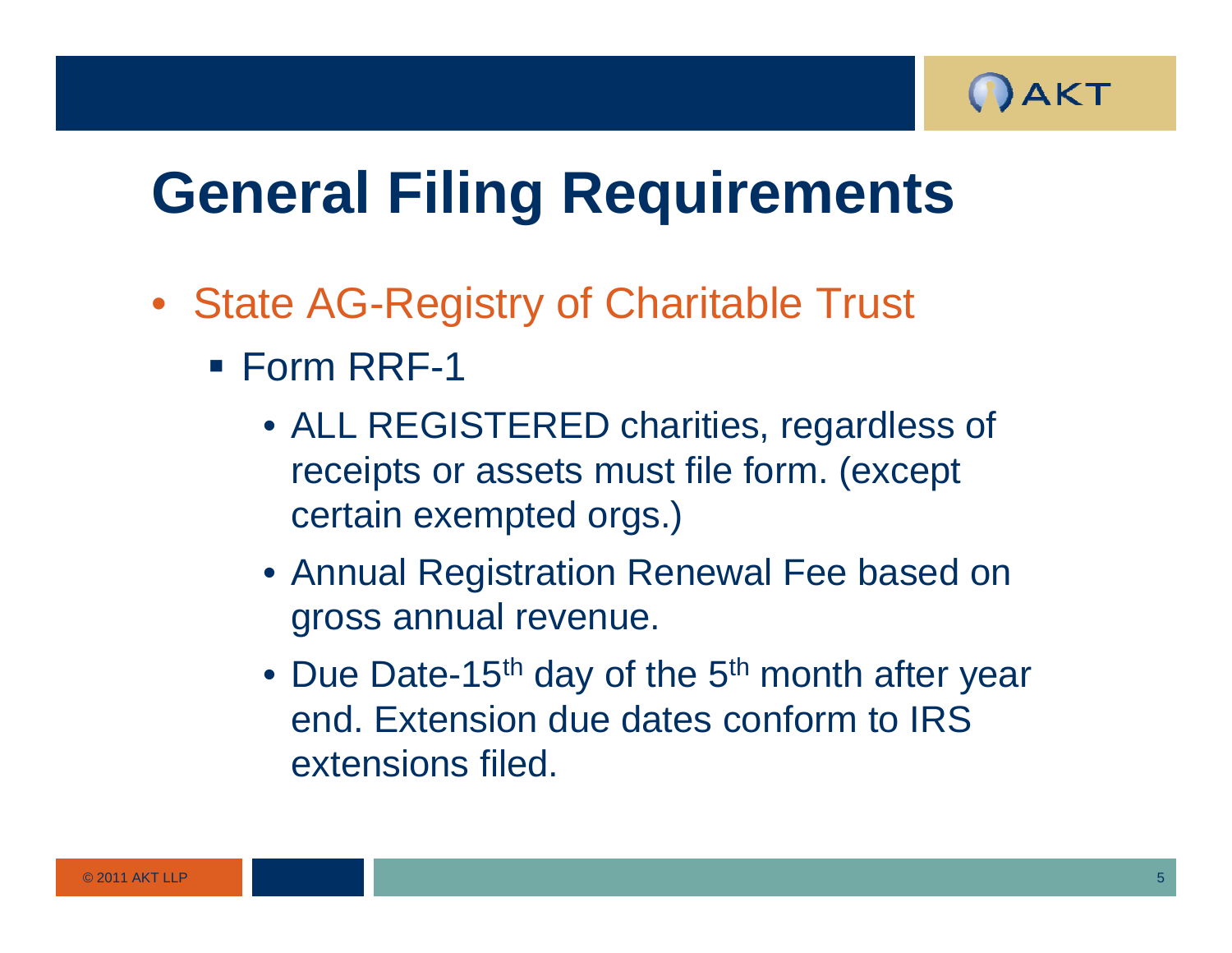

- **Electronic filing requirements**  $\bullet$ 
	- 990-N & 199N: must be filed electronically by the original due date. No extension.
	- 990: Mandatory electronic filing if TA > \$10 million and files at least 250 returns of any type. (W-2, 1099s, 941s)

remove the dollar sign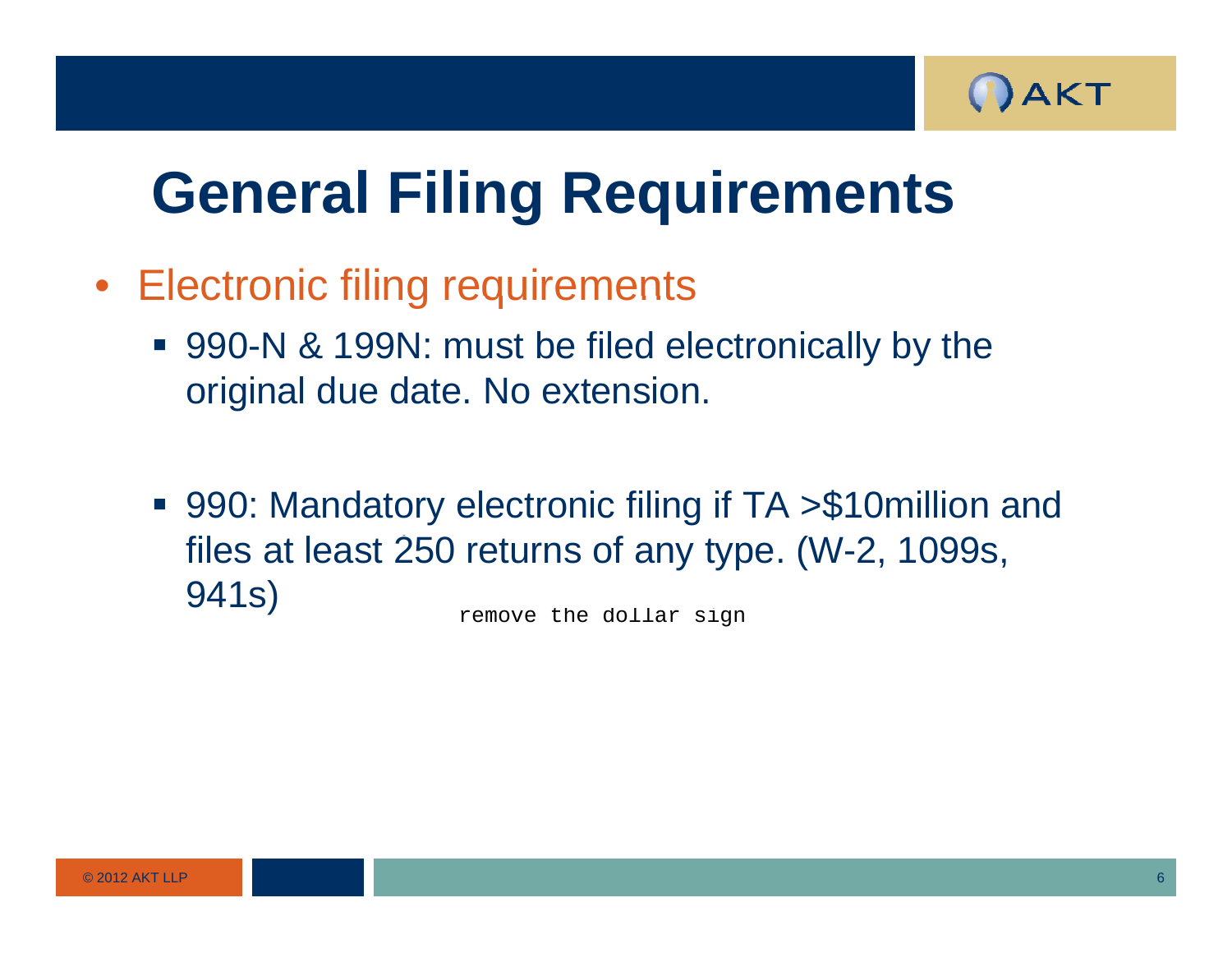

## **R ffl a es**

- $\bullet$ Registration required with the AG:
	- 60 days before the scheduled date of each raffle.
	- **Raffle Registration Renewal may be filed** online.
	- **"Opportunity Drawing" must register as raffle if** participants are required to purchase a ticket in order to have a chance to win a prize.
	- **Only eligible private, tax-exempt NP groups** qualified to conduct business in CA for at least one year prior to conducting the raffle.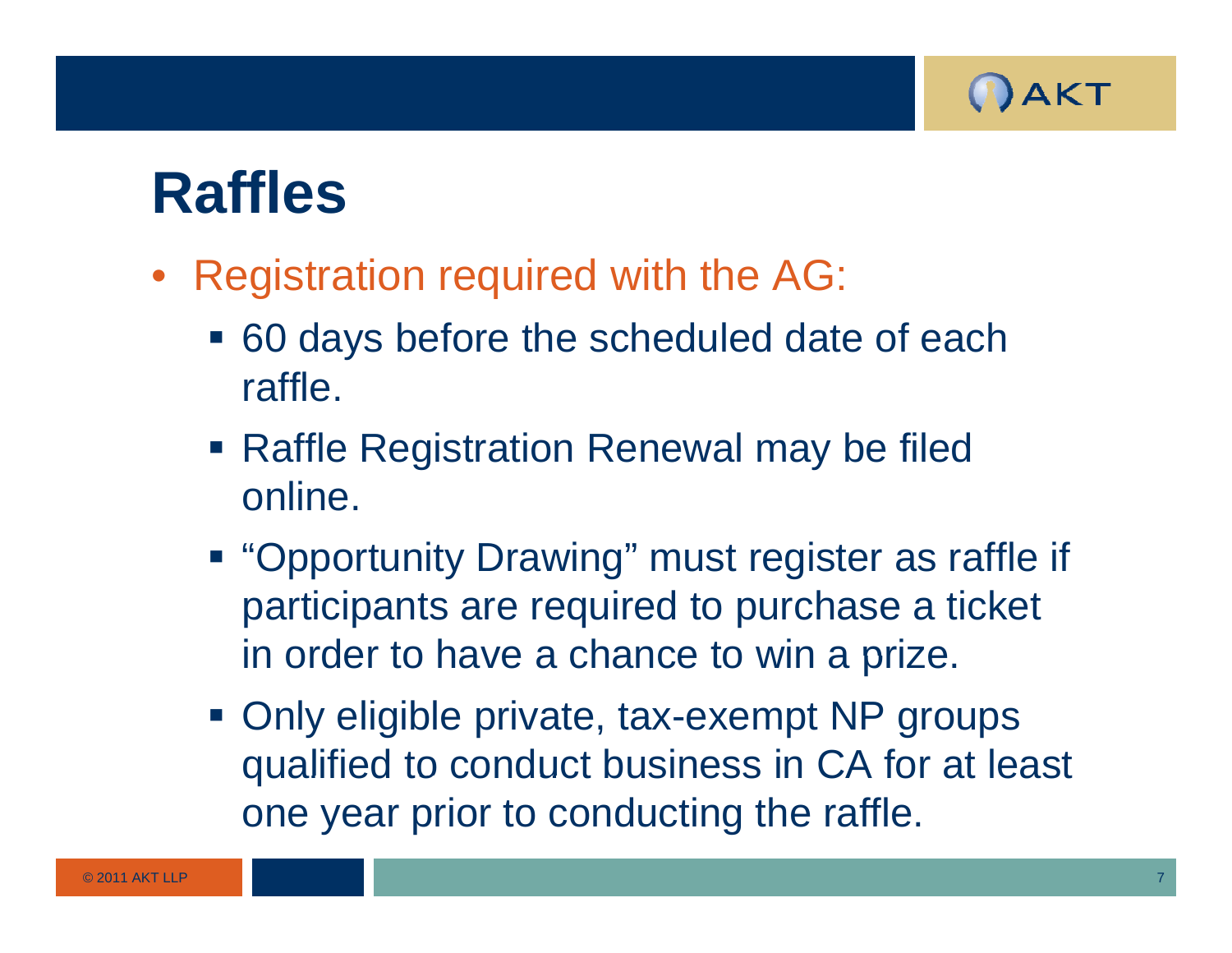|                                                          | might want to add - you need to file a raffle report as                  |
|----------------------------------------------------------|--------------------------------------------------------------------------|
|                                                          | well.                                                                    |
|                                                          | Change in Raffle Reporting Requirements                                  |
|                                                          | A single aggregate report for all raffles held during the                |
|                                                          | reporting year is due on or before October 1st. The                      |
|                                                          | Nonprofit Raffle Report (Form CT-NRP-2) must be used by all              |
|                                                          | organizations, regardless of the number of raffles held.                 |
|                                                          | Raffles Precise record-keeping is required as reports that include       |
|                                                          | estimates of proceeds and expenses will not be accepted for              |
|                                                          | filing.                                                                  |
|                                                          | Organizations that host raffles as part of a larger                      |
|                                                          | fundraising event must maintain a record of raffle proceeds              |
|                                                          | • $90/10$ R and expenses separate from all other event monies and report |
|                                                          | only raffle proceeds and expenses on Form CT-NRP-2.                      |
|                                                          | There is no fee associated with filing the Nonprofit Raffle              |
| $\blacksquare$ 90% $Q_{\text{Report}}^{\text{linear}}$ . |                                                                          |
| raffle :                                                 |                                                                          |
|                                                          |                                                                          |
| by the                                                   |                                                                          |
|                                                          |                                                                          |
| purposes. (To further its exempt purposes)               |                                                                          |
|                                                          |                                                                          |

**Failure to meet the 90/10 rule is a violation** Penal Code Sec. 320.5 which is a criminal statute.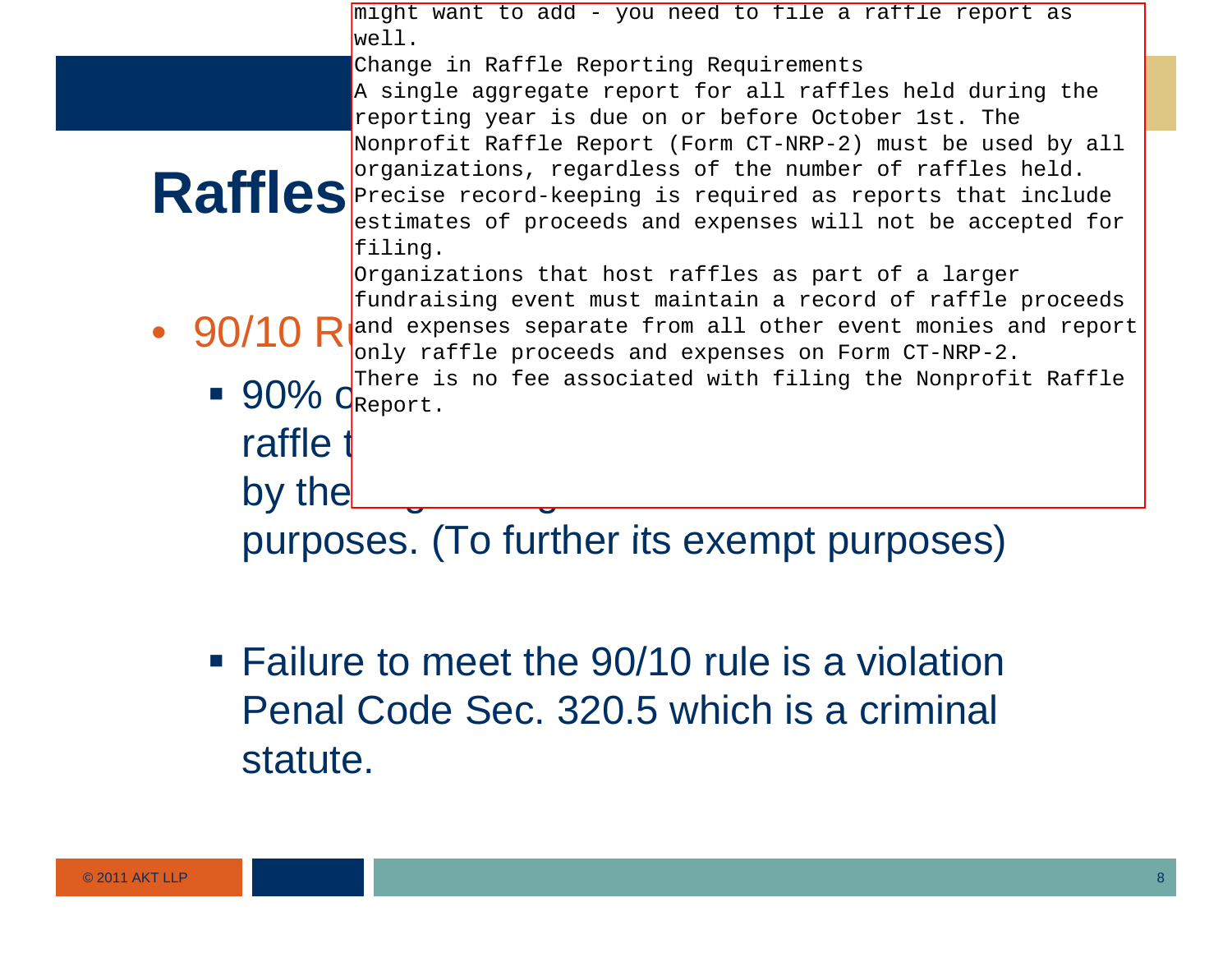

## **California Sales Tax**

- Board of Equalization Pub. 18
	- No general exemption for nonprofits and religious organizations.
	- **Sales & Use Tax Law includes exemption for** qualifying charitable organizations that relieve poverty and distress. (Not a general charitable exemption but a specific "welfare" exemption)
	- **Eligibility form sales tax exemption can be** obtained b y review of BOE.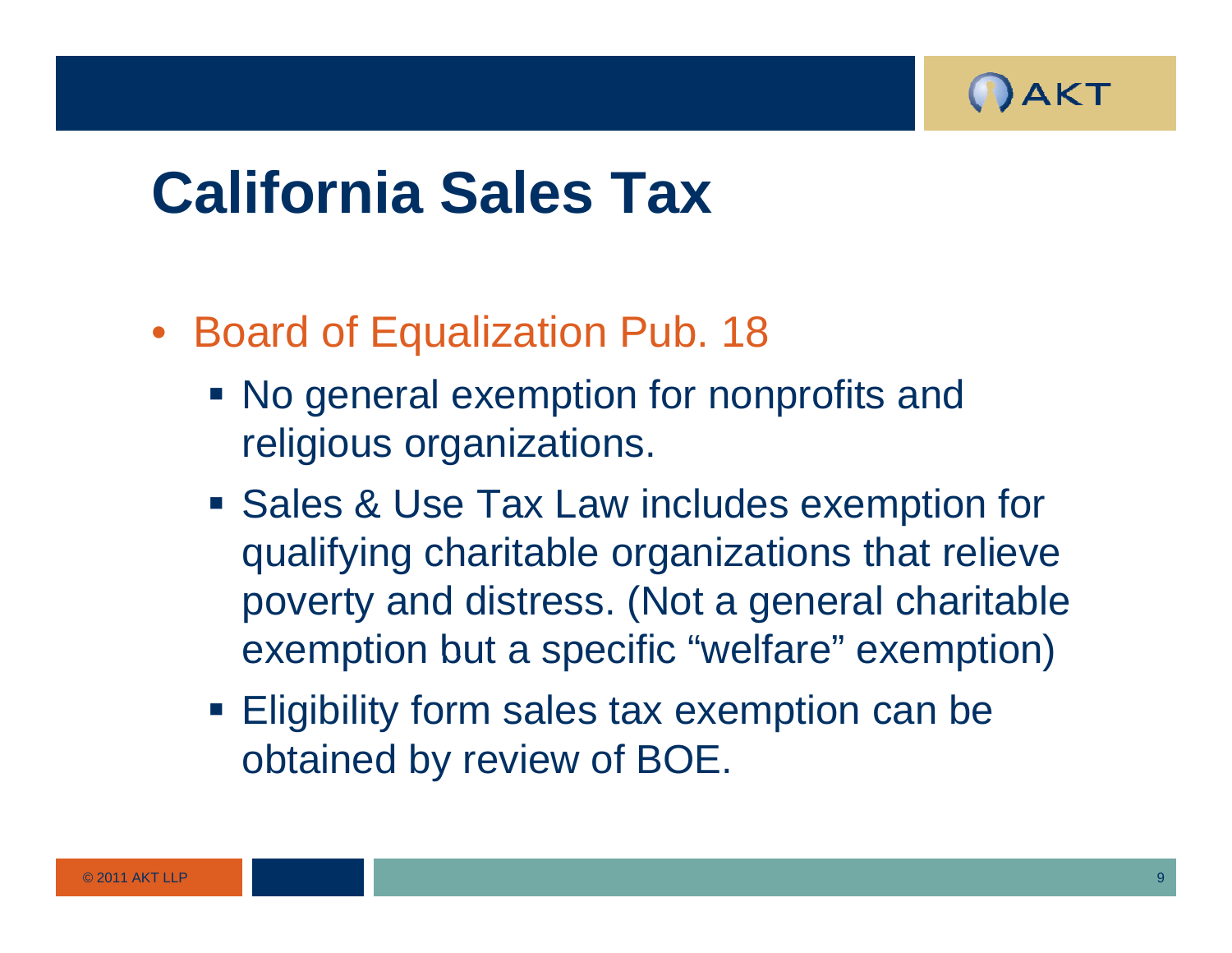

## **California Sales Tax**

- Typical taxable sales by NPOs
	- **Sales of food, meals, beverages & similar** items
	- **Sales of tickets that buyers will exchange for** food, beverages, or other physical product.
	- **Sales of booklets, books, pamphlets.**
	- **Sales of tickets for fundraising events if ticket** price includes amounts for food & beverages.
	- **Sales of merchandise in live and silent** auctions. (including internet sales)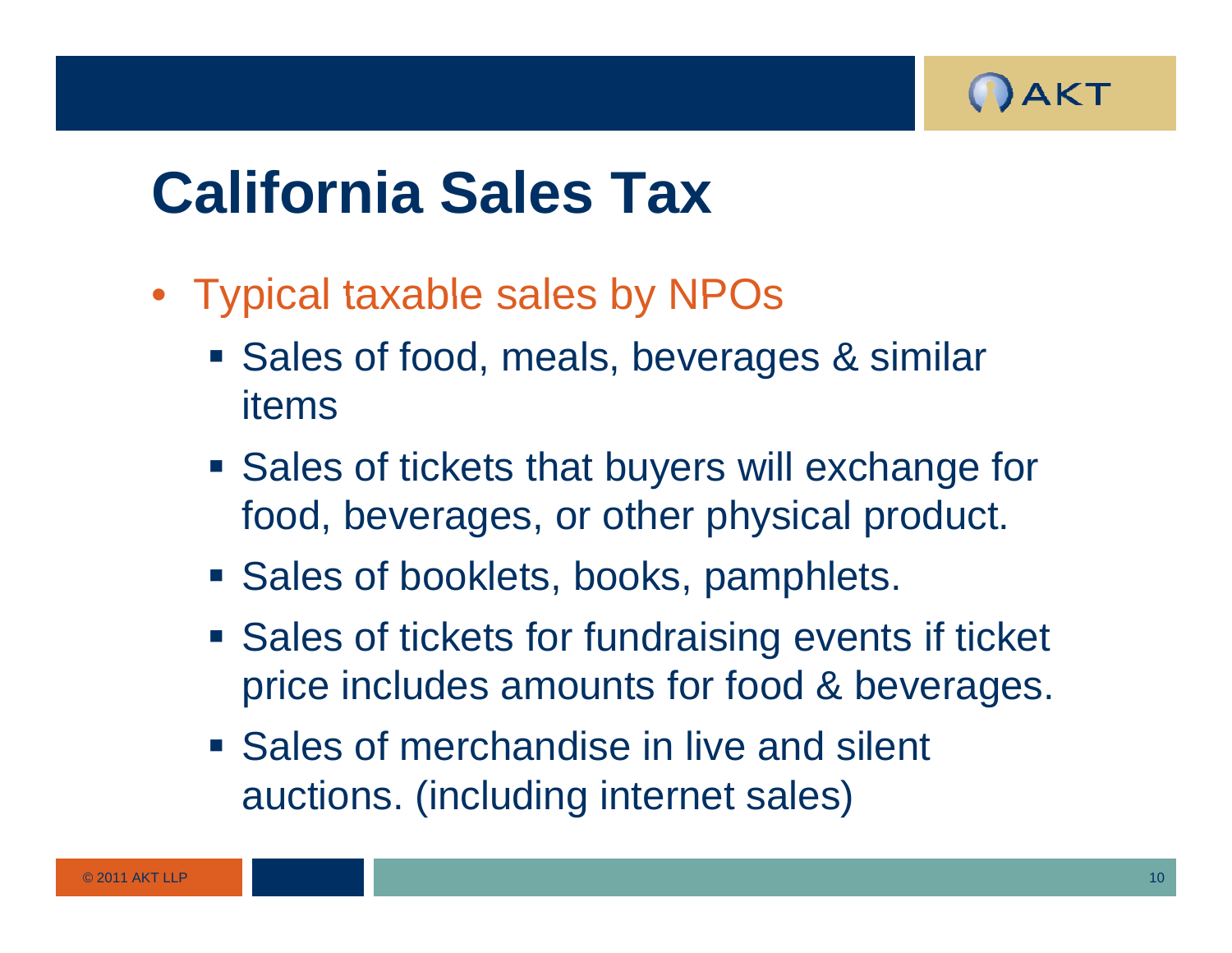

### **F 990 R i Form Rev iew**

• General Overview of Form 990